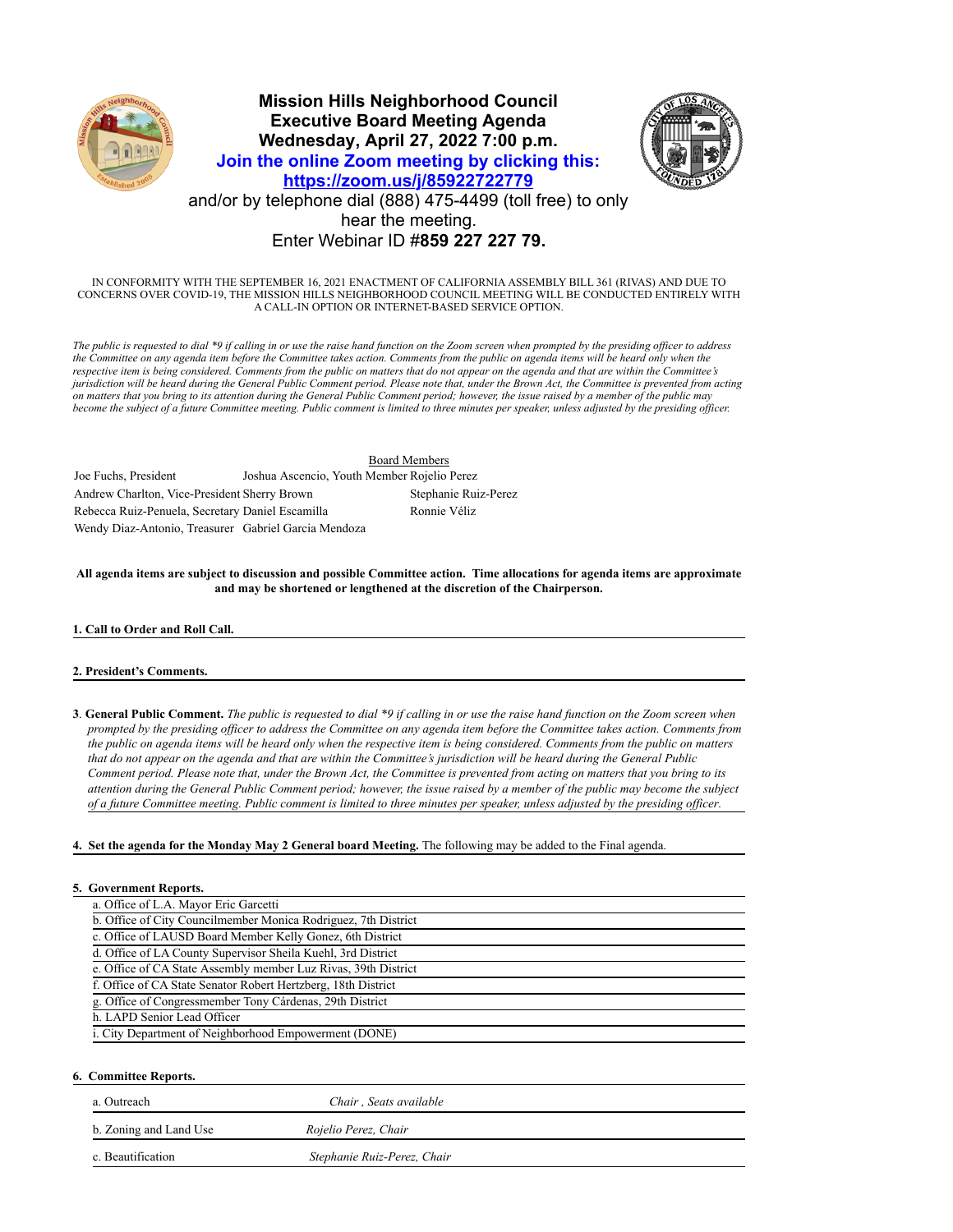| d. Budget and Finance        | Wendy Diaz-Antonio, Chair |  |
|------------------------------|---------------------------|--|
| e. Standing Rules and Bylaws | Andrew Charlton, Chair    |  |
| f. Public Safety             | Chair, Seats available    |  |
| g. Housing and Homelessness  | Rogelio Perez, Chair,     |  |
| h. Education                 | Chair, Seats available    |  |
| <i>i.</i> Cultural Affairs   | Chair, Seats available    |  |
|                              |                           |  |

## **7. Liaison reports.**

| a. LADWP           | Rogelio Perez       |  |
|--------------------|---------------------|--|
| b. Public Works    | Rogelio Perez       |  |
| c. Homelessness    | Rogelio Perez       |  |
| d. Animal Services |                     |  |
| e. Film            | <b>Sherry Brown</b> |  |

#### **8. Alliance and more reports.**

| a. Valley Alliance of Neighborhood Councils (VANC)     | <b>Sherry Brown</b>                       |
|--------------------------------------------------------|-------------------------------------------|
| b. Los Angeles Neighborhood Councils Coalition (LANCC) | <b>Sherry Brown</b>                       |
| c. DWP Oversight                                       | Rogelio Perez                             |
| d. Budget Representatives/Advocates                    | Wendy Diaz-Antonio                        |
| e. Neighborhood Council Sustainability Alliance (NCSA) | Stephanie Ruiz-Perez and Miran Kalaydjian |
| f. Congress of Neighborhoods                           | Joe Fuchs                                 |

**9. Discussion and possible action:** To approve the April 4 2022 Board Meeting Minutes. *Rebecca Ruiz-Penuela*

**10. Discussion and possible action:** Update on In-person meetings and locations. *Sherry Brown*

**11**An update on the "Shop LocalMHs"

**12. Discussion and possible action:** An update on the locations for a possible community cleanup day in May. *Wendy Diaz-Antonio*

- **13. Discussion and possible action:** Patty Glueck of Aliso Moms Alliance, asking for MHNC to support Aliso Canyon closure
- by writing a letter in support of SB 1486.

**14. Committee member comments**

**15.**

**Public Posting of Agendas:** MHNC agendas are posted for public review as follows:

- MHNCOnline.org
- Arco Gas Station, 15508 Devonshire St, Mission Hills, CA 91345

● Menchie's Frozen Yogurt, 10386 Sepulveda Blvd., Mission Hills, CA 91345

You can also receive our agendas via email by subscribing to L.A. City's Early Notification System at lacity.org/government/Subscriptions/NeighborhoodCouncils/index.htm

**PUBLIC INPUT AT NEIGHBORHOOD COUNCIL MEETINGS:** *The City's Neighborhood Council system enables civic participation for all Angelenos and serves as a voice for improving government responsiveness to local communities and their needs. We are an advisory body to the City of Los Angeles, comprised of volunteer stakeholders who are devoted to the mission of improving our communities and bringing government closer to us.*

**THE AMERICAN WITH DISABILITIES ACT** - As a covered entity under Title II of the Americans with Disabilities Act, the City of Los Angeles does not discriminate on the basis of disability and, upon request, will provide reasonable accommodation to ensure equal access to its programs, services and activities. Sign language interpreters, assistive listening devices and other auxiliary aids and/or services, may be provided upon request. To ensure availability of services, please make your request at least 3 business days (72 hours) prior to the meeting you wish to attend by contacting the Board at 818.869.4577 or email at **board@mhnconline.org**.